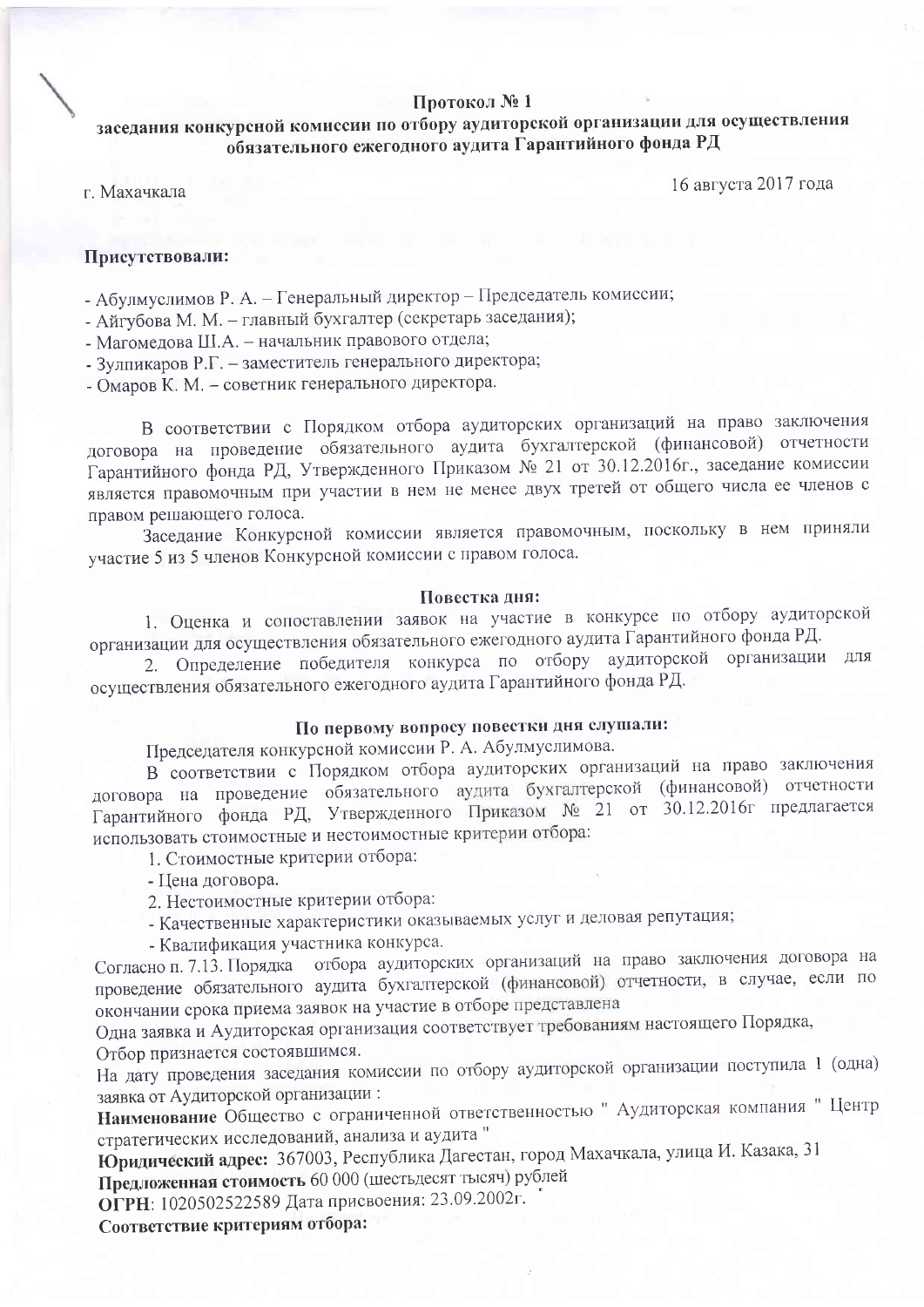- Требованиям, установленным Федеральным законом от 30 декабря 2008г. No 307-ФЗ «Об аудиторской деятельности» (далее-Закон об аудиторской деятельности), а также п. 4 Приказа Министерства экономического развития РФ №763 от 28/11/2016г. «Об утверждении требований к фондам содействия кредитованию (гарантийным фондам, фондам поручительств) и их деятельности. -**COOTBETCTBYET** 

- Требованиям, предусмотренным пунктом 1 статьи 31 Федерального закона от 5 апреля 2013 г. No 44-ФЗ «О контрактной системе в сфере закупок товаров, работ, услуг для обеспечения государственных и муниципальных нужд» (далее-Закон о контрактной системе). - COOTBETCTBYET.

- Отсутствие информации об Аудиторской организации, в том числе информации об учредителях, о членах коллегиального исполнительного органа, лице, исполняющем функции единоличного исполнительного органа Аудиторской организации в реестре недобросовестных поставщиков (подрядчиков, исполнителей), предусмотренном Законом о контрактной системе. - COOTBETCTBYET

Члены конкурсной комиссии ознакомились с содержаниями Заявки аудиторской организации и в листах оценки выставили следующие баллы:

| $\Phi$ . <i>H</i> .O.<br>Члена конкурсной<br>комиссии | Балл 0-100 |
|-------------------------------------------------------|------------|
| Абулмуслимов Р. А.                                    | 100        |
| Айгубова М.М.                                         | 100        |
| Магомедова Ш. А.                                      | 100        |
| Омаров К. М.                                          | 100        |
| Зулпикаров Р.Г.                                       | 100        |
| Итоговая<br>Оценка<br>(средний балл)                  | 100        |

Члены конкурсной комиссии ознакомились с финансовым предложением аудиторской организации Общество с ограниченной ответственностью " Аудиторская компания " Центр стратегических исследований, анализа и аудита ", которое составило: 60 000 (шестьдесят тысяч) рублей 00 копеек.

Таким образом, показатель стоимости составил: 60 000 руб.

По результатам рассмотрения финансовых предложений конкурсная комиссия выставила следующие баллы:

Общество с ограниченной ответственностью "Аудиторская компания "Центр стратегических исследований, анализа и аудита " - 100 баллов

### Решили:

На основании результатов оценки и сопоставления заявок на участие в конкурсе конкурсная комиссия установила, что на конкурс подана 1 (одна) заявка от аудиторской организации Общество с ограниченной ответственностью " Аудиторская компания " Центр стратегических исследований, анализа и аудита ". Данная организация соответствует критериям отбора, финансовое предложение по стоимости проведения аудиторской проверки является приемлемым.

Средний балл по конкурсу - 100

Решение принято единогласно.

## По второму вопросу повестки дня слушали:

Председателя конкурсной комиссии Абулмуслимова Р.А.